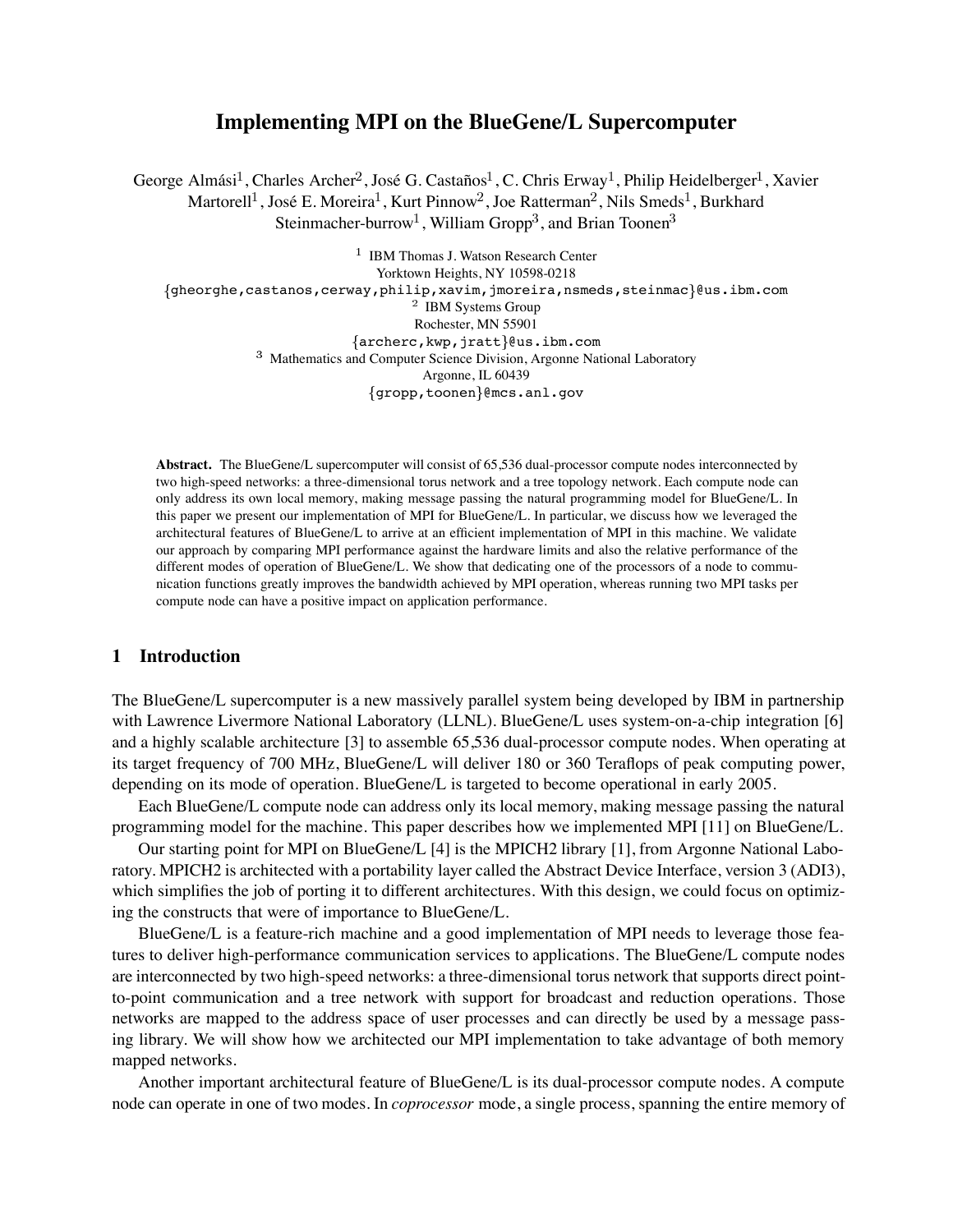the node, can use both processors by running one thread on each processor. In *virtual node mode*, two singlethreaded processes, each using half of the memory of the node, run on one compute node, with each process bound to one processor. This creates the need for two modes in our MPI library, with different performance impacts. In coprocessor mode, we dedicate one processor (and corresponding user-level thread) to perform communication functions. In virtual node mode, we run two MPI tasks per (physical) compute node.

We validate our MPI implementation on BlueGene/L by analyzing the performance of various benchmarks on our 512-node prototype. This prototype was built using first-generation BlueGene/L chips and operates at 500 MHz. We use microbenchmarks to assess how well MPI performs compared to the limits of the hardware and how different modes of operation within MPI compare to each other. We use the NAS Parallel Benchmarks to demonstrate the benefits of virtual node mode when executing computation-intensive benchmarks.

The rest of this this paper is organized as follows. Section 2 presents an overview of the hardware and software architectures of BlueGene/L. Section 3 discusses those details of BlueGene/L hardware and software that were particularly influential to our MPI implementation. Section 4 presents the architecture of our MPI implementation. Section 5 describes and discusses the experimental results on our 512 node prototype that validate our approach. Finally, Section 6 contains our conclusions.

#### **2 An overview of the the BlueGene/L supercomputer**

The BlueGene/L hardware [3] and system software [5] have been extensively described previously. In this section we present a short summary of the BlueGene/L architecture to serve as background to the following sections.

## **2.1 The BlueGene/L hardware architecture**

The 65,536 compute nodes of BlueGene/L are based on a custom system-on-a-chip design that integrates embedded low power processors, high performance network interfaces, and embedded memory. The low power characteristics of this architecture permit a very dense packaging. One air-cooled BlueGene/L rack contains 1024 compute nodes (2048 processors) with a peak performance of 5.7 Teraflops.

The BlueGene/L chip incorporates two standard 32-bit embedded PowerPC 440 processors with private L1 instruction and data caches. A small 2 kB L2 cache for each processor acts as a prefetch buffer for the L1 caches. The chip also includes 4 MB of embedded DRAM, which can be partitioned into a shared L3 cache and a directly addressable scratchpad. The chip also contains a controlled for external DDR memory. The current packaging uses nine 512Mb chips for a total of 512MB per node. The standard PowerPC 440 cores are not designed to support multiprocessor architectures: the L1 caches are not coherent and the processor does not implement atomic memory operations. To overcome these limitations BlueGene/L provides a variety of custom synchronization devices in the chip such as the lockbox (a limited number of memory locations for fast atomic test-and-sets and barriers) and 16 KB of shared SRAM.

Each processor is augmented with a dual floating-point unit consisting of two 64-bit floating-point units operating in parallel. The dual floating-point unit contains two  $32 \times 64$ -bit register files, and is capable of dispatching two fused multiply-adds in every cycle. In one operating mode, only one of the CPUs is used for computation, while the other CPU is used for communications, giving a peak performance of 2.8 GFlop/s per node at a target speed of 700 Mhz. In computationally intensive codes, or in programs that have disjoint computation and communication phases, both CPUs can be used for computation, with a peak performance of 5.6 GFlop/s.

In addition to the 65,536 compute nodes, BlueGene/L contains a variable number of I/O nodes (1 I/O node to 64 compute nodes in the current configuration) that connect the computational core with the external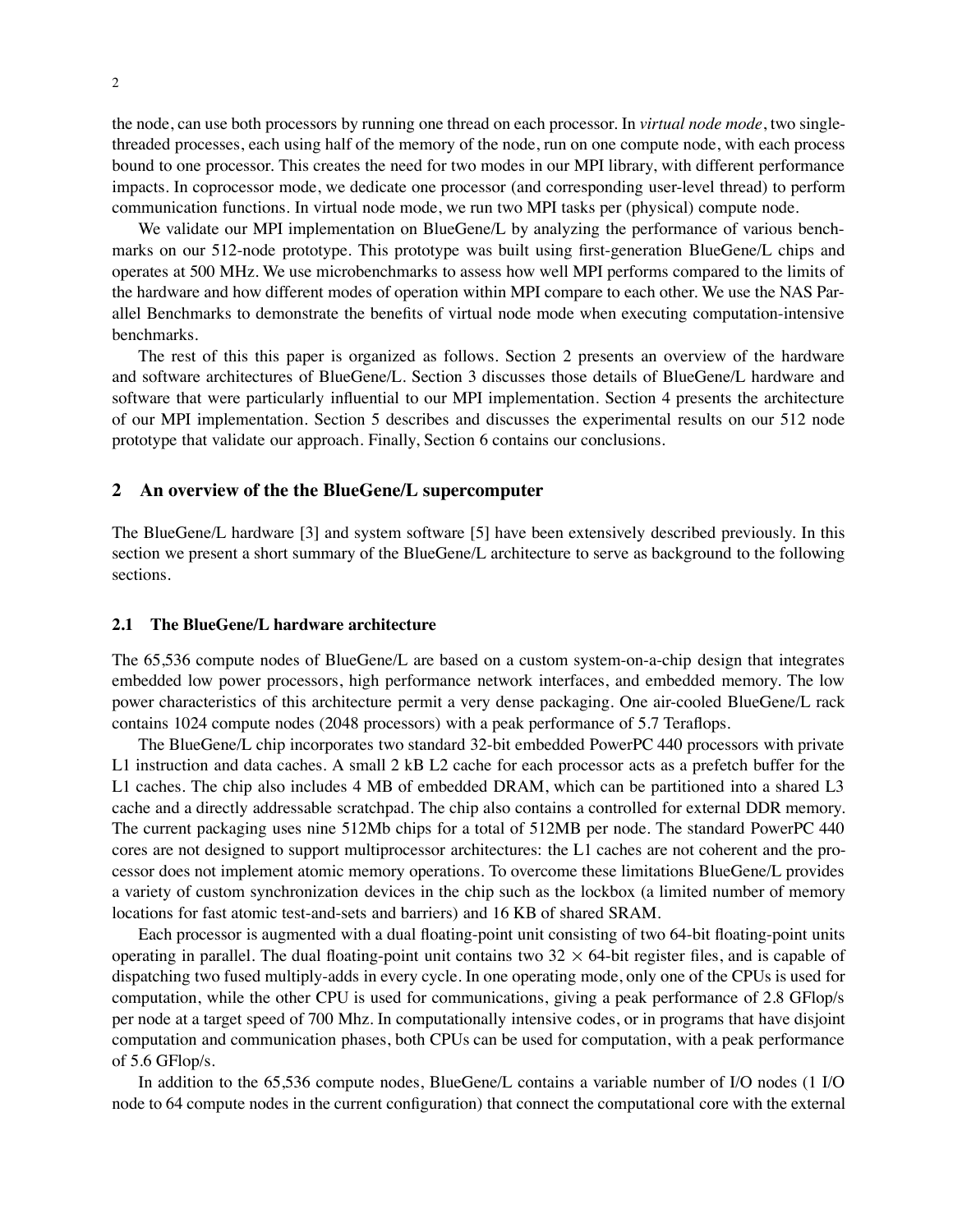world. Compute and I/O nodes are built using the same BlueGene/L chip, although the packaging is slightly different. In particular, I/O nodes have the Ethernet network enabled.

The main network used for point-to-point messages is the torus. Each compute node is connected to its 6 neighbors through bi-directional links. The 64 racks in the full BlueGene/L system form a  $64 \times 32 \times 32$  threedimensional torus. The network hardware in the chip guarantees reliable, deadlock free delivery of variable length packets. The torus network also provides simple broadcast capabilities by (optionally) leaving a copy of the payload in every node along its path.

On of the major problems of scaling to very large number of processors is performing global operations efficiently. BlueGene/L's solutions to this problem are the tree and global interrupt networks that connect all compute and I/O nodes. The tree is a configurable network for high performance broadcast and reduction operations, with a latency of 2.5 microseconds for a 65,536-node system. The tree also provides pointto-point capabilities and is the main mechanism to communication between I/O and compute nodes. The global interrupt network provides configurable OR wires to perform multinode hardware barriers in 1.5 microseconds in the full system.

All the torus, tree and global interrupt links between midplanes (a 512-compute node unit of allocation) are wired through a custom link chip that performs redirection of signals. The link chips provide isolation between independent partitions while maintaining fully connected networks within a partition.

#### **2.2 The BlueGene/L system software architecture**

User application processes run exclusively on compute nodes under the supervision of a custom Compute Node Kernel (CNK). I/O nodes run the Linux operating system and implement I/O and process control services for the user processes running on the compute nodes. Control, management and configuration services running in external servers complete the system software design that we describe in this section.

The CNK is a simple, minimalist runtime system written in approximately 5000 lines of C++ that supports a single application running by a single user in each BG/L node. It also provides exactly two threads that are bound to each PPC440 processor. Therefore, the CNK does not require any scheduling or expensive context switch mechanism. The CNK statically maps all the available physical memory, protecting a few kernel regions from user applications. Porting scientific applications to run into this new kernel has been a straightforward process because we provide a standard Glibc runtime system with most of the Posix system calls.

The Linux kernel running in the I/O nodes (currently version 2.4.19) is a standard PPC kernel with minor changes in the booting code, context switch to save and restore the extended FPU registers, processor interrupts, memory layout and additional control registers. We mount a small ramdisk with system utilities to provide a root filesystem.

Many of the system calls are not directly executed in the compute node, but are function shipped through the tree to the I/O node. For example, when a user application performs a write system call, the CNK sends tree packets to the I/O node managing the processing set. The packets are received by a custom daemon running in the I/O nodes called ciod. This daemon buffers the incoming packets, performs a Linux write system call against a mounted filesystem (which verifies the privileges of the current user using standard Unix protocols), and returns the error code to the CNK through the tree. The ciod daemons (one in each I/O node) also receive job launch and termination commands from the control system, loading the application images, and broadcasting images and signals through the tree to the compute nodes.

The control system is implemented as a collection of processes running in an external computer. All the visible state of the BlueGene/L machine is maintained in a commercial database. We have modified the BlueGene/L middleware (such as LoadLeveler and mpirun) to operate through this system rather than launching individual daemons on all the nodes.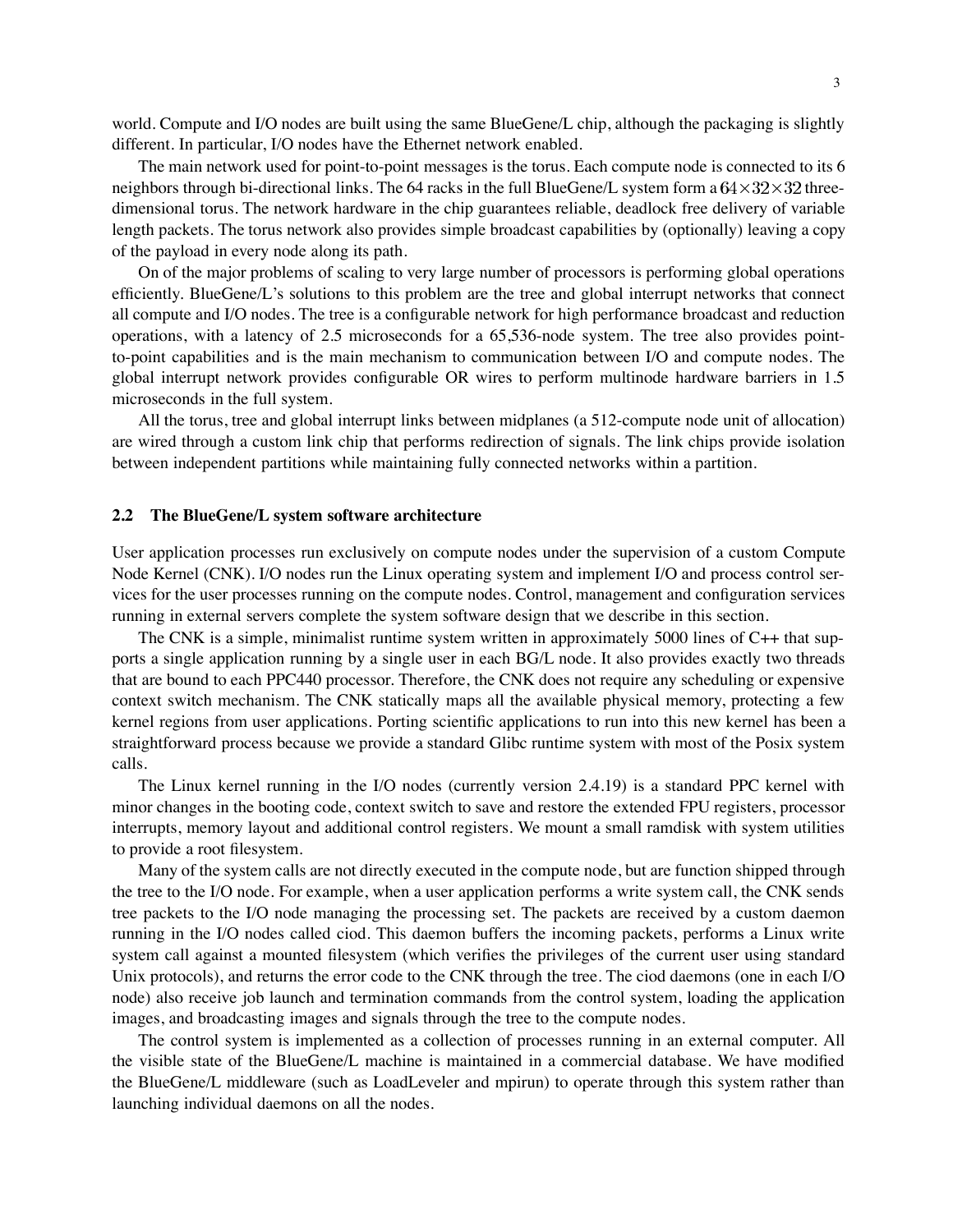## **3 Hardware and system software impact on MPI implementation**

In this section we present a detailed discussion of the BlueGene/L features that have a significant impact on the MPI implementation.

#### **3.1 The torus network**

The torus network, described in Section 2.1, is the main communication network for point-to-point messages. The network hardware guarantees deadlock-free delivery of packets. Packets are routed on an individual basis, using one of two routing strategies: a *deterministic* routing algorithm, all packets between two nodes follow the same path along the  $x, y, z$  dimensions (in this order); and a minimal *adaptive* routing algorithm, which permits better link utilization. In this case consecutive packets can follow different routes, and might reach their destination out of order.

**Efficiency:** The torus packet length is between 32 and 256 bytes in multiples of 32. The first 16 bytes of every packet contain destination, routing and software header information. Therefore, only 240 bytes of each packet can be used as payload. For every 256 bytes injected into the torus, 14 additional bytes traverse the wire with CRCs, sequence numbers, and retransmision counts. Thus the efficiency of the torus network is  $\eta = \frac{240}{270} = 89\%.$ 

**Link bandwidth:** Because the network and the CPU run on synchronized clocks, the bandwidth of the torus links is best expressed in terms of CPU cycles. Each link delivers two bits of raw data per CPU cycle (0.25 bytes/cycle), or  $\eta \times 0.25 = 0.22$  bytes/cycle of payload data. This translates into 110 MBytes/s/link at the current CPU frequency of 500 MHz (154 MBytes/s/link at the target 700 Mhz frequency).

**Per-node bandwidth:** Adding up the raw bandwidth of the 6 incoming + 6 outgoing links on each node, we obtain  $12 \times 0.25 = 3$  bytes/cycle per node. The corresponding bidirectional payload bandwidth is 2.64 bytes/cycle/node.

**Reliability:** The network guarantees reliable packet delivery. In any given link, it resends packets with errors, as detected by the CRC. Irreversible packet losses are considered catastrophic and stop the machine. As far as communication libraries are concerned, the network can be considered to be completely reliable.

**Network ordering semantics:** MPI ordering semantics enforce the order in which incoming messages are matched against the queue of posted messages. Adaptively routed packets may arrive out of order, forcing the MPI library to reorder them before delivery. Packet re-ordering is expensive because it involves memory copies and requires packets to carry additional sequence and offset information. On the other hand, deterministic routing leads to more network congestion and increased message latency even on lightly used networks.

**Packet priority:** The torus network routing mechanism forwards packets incoming into the node with a higher priority than packets that are generated by the node. Through traffic over a particular link has the effect of throttling local traffic.

#### **3.2 The tree network**

The tree network serves a dual purpose. It is designed to perform MPI collective operations efficiently, but it is also the main mechanism for communication between I/O and compute nodes. The tree supports pointto-point messages of fixed length (256 bytes), delivering 4 bits of raw data per CPU cycle (350 Mbytes/s at the target CPU frequency of 700 MHz).

**Efficiency:** The tree packet length is fixed at 256 bytes, all which can be used for payload. An additional 10 bytes are used with each packet for operation control and link reliability. Thus, the efficiency of the tree network is  $\eta = \frac{256}{266} = 96\%.$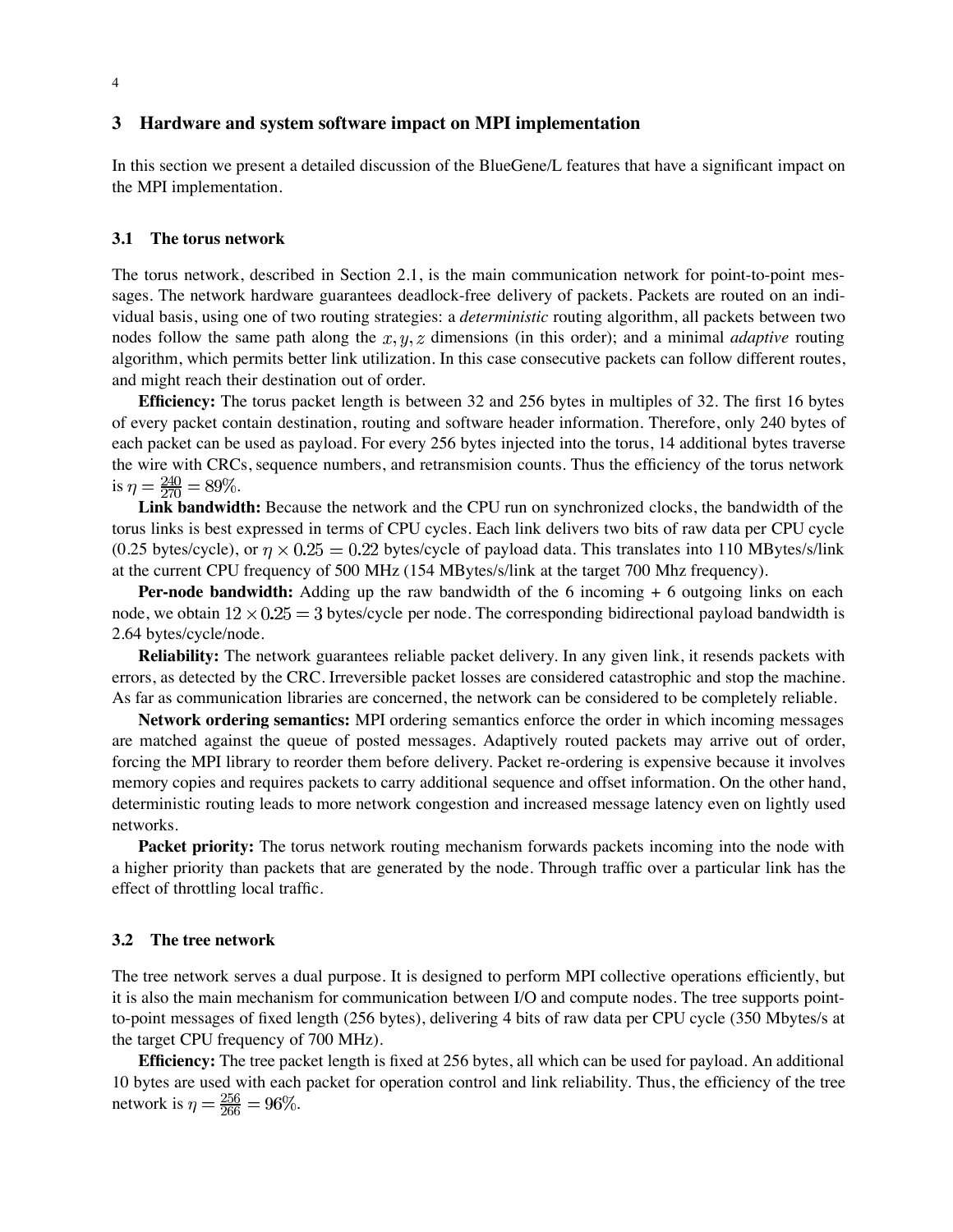**Collective operations:** An ALU in the tree network hardware can combine incoming and local packets using bitwise and integer operations, and forward the resulting packet along the tree. Floating-point reductions can be performed in two phases, one to calculate the maximum exponent and another to add the normalized mantissae.

**Packet routing** on the tree network is based on packet classes. Tree network configuration is a global operation that requires the configuration of nodes not participating on the global operation, and for that reason, we only support operations on MPI COMM WORLD.

**Reliability:** The tree network has reliability guarantees identical to the torus.

#### **3.3 CPU/network interface**

The torus, tree and barrier networks are partially mapped into user-space memory. Torus and tree packets are read and written with special the 16-byte SIMD load and store instructions of the custom FPUs described in Section 2.1.

**Alignment:** The SIMD load and store instructions used to read and write network packets require that memory accesses be aligned to a 16 byte boundary. The MPI library does not have control over the alignment of user buffers. In addition, the sending and receiving buffer areas can be aligned at different boundaries. One simple, but inefficient solution in this case is to re-align packets by performing memory copies.

**Network access overhead:** Torus/tree packet reads into aligned memory take about 204 CPU cycles. Packet writes can take between 50 and 100 cycles, depending on the whether the packet is being sent from cache or main memory.

A full-size torus packet takes 270 bytes on the network. At the maximum network data rate of 3 bytes/cycle/node, a node has to handle every packet within  $\frac{270}{3} = 90$  CPU cycles. This is plainly impossible with a single CPU, and only marginally possible with both CPUs in the node reading and writing packets. We conclude that in some modes of operation the bottleneck will not be network bandwidth but the ability of CPUs to process packets fast enough.

#### **3.4 CPU streaming memory bandwidth**

Another constraint of the machine is the available memory bandwidth. For MPI purposes we are interested mostly in the bandwidth for accessing large contiguous memory buffers. These accesses typically result in L1 cache misses, but are handled by prefetch buffers in the L2 cache, resulting in a bandwidth of about 4.3 bytes/cycle.

Comparing the memory bandwidth with the torus and tree network bandwidths, we note that they are in the same order of magnitude. We conclude that performing memory copies on this machine to get data into/from the torus results in reduced performance. It is imperative that network communication be zerocopy wherever possible.

#### **3.5 Inter-core cache coherency**

The two processors in a node are not cache coherent. Software must take great care to insure that coherency is correctly handled in software. Coherency handled at the granularity of the CPUs' L1 cache lines: 32 bytes. This means that structures not delimited by 32 byte boundaries cannot be shared by the CPUs.

## **4 Architecture of BlueGene/L MPI**

The BlueGene/L MPI is an optimized port of the MPICH2 [1] library. MPICH2 was designed with scalability and portability in mind, and therefore was a good candidate for porting to BlueGene/L. Figure 1 shows the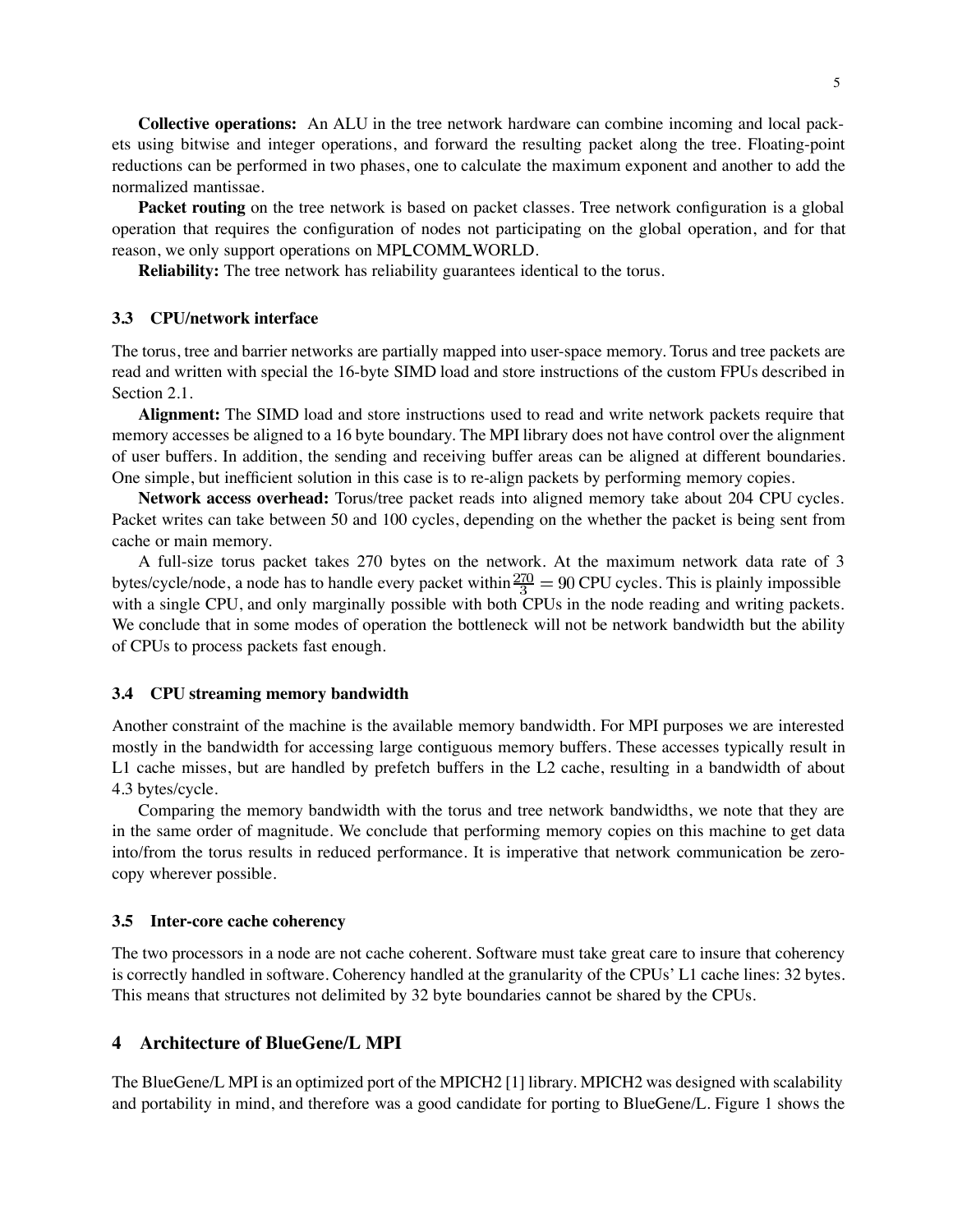architecture of MPICH2 on BlueGene/L. We note that there are two major components of MPI. One is the message passing functionality offered to application programs, as represented by the functions in the MPI library. The other is the process management functionality, used to create, initialize, and terminate parallel jobs [2]. MPI process management in BlueGene/L is implemented using system software services. We do not discuss this aspect of MPICH2 further in this paper.



**Fig. 1.** BlueGene/L MPI software architecture.

Regarding the message passing functionality, the top layer of Figure 1 is implemented by MPICH2 code. MPICH2 provides the implementation of point-to-point messages, intrinsic and user defined datatypes, communicators, and collective operations. MPICH2 interfaces with the lower layers of the implementation through the Abstract Device Interface version 3 (ADI3) layer [9]. The ADI3 layer consists of a set of data structures and functions that need to be provided by the implementation. In BlueGene/L, the ADI3 layer is implemented using the BlueGene/L Message Layer, which in turn uses the BlueGene/L Packet Layer.

Certain BlueGene/L MPI operations bypass the ADI3 layer in order to more directly interface with the hardware, as represented by the torus, tree, and global interrupts. In the remaining of this section we focus on the main implementation path represented by ADI3, Message Layer, and Packet Layer. We describe how MPI works in each of the two operating modes of the machine, coprocessor and virtual node mode. We also discuss the different messaging protocols used in our implementation.

## **4.1 The ADI3 layer**

The ADI layer is described in terms of MPI requests (messages) and functions to send, receive, and manipulate these requests. The BlueGene/L implementation of ADI3 is called bgltorus. It implements MPI requests in terms of Message Layer messages, assigning one message to every MPI request. Message Layer messages operate through callbacks. Messages corresponding to send requests are posted in a send queue. When a message transmission is finished, a callback is used to inform the sender. Correspondingly, there are callbacks on the receive side to signal the arrival of new messages. Those callbacks perform matching of incoming Message Layer messages to the list of MPI posted and unexpected requests.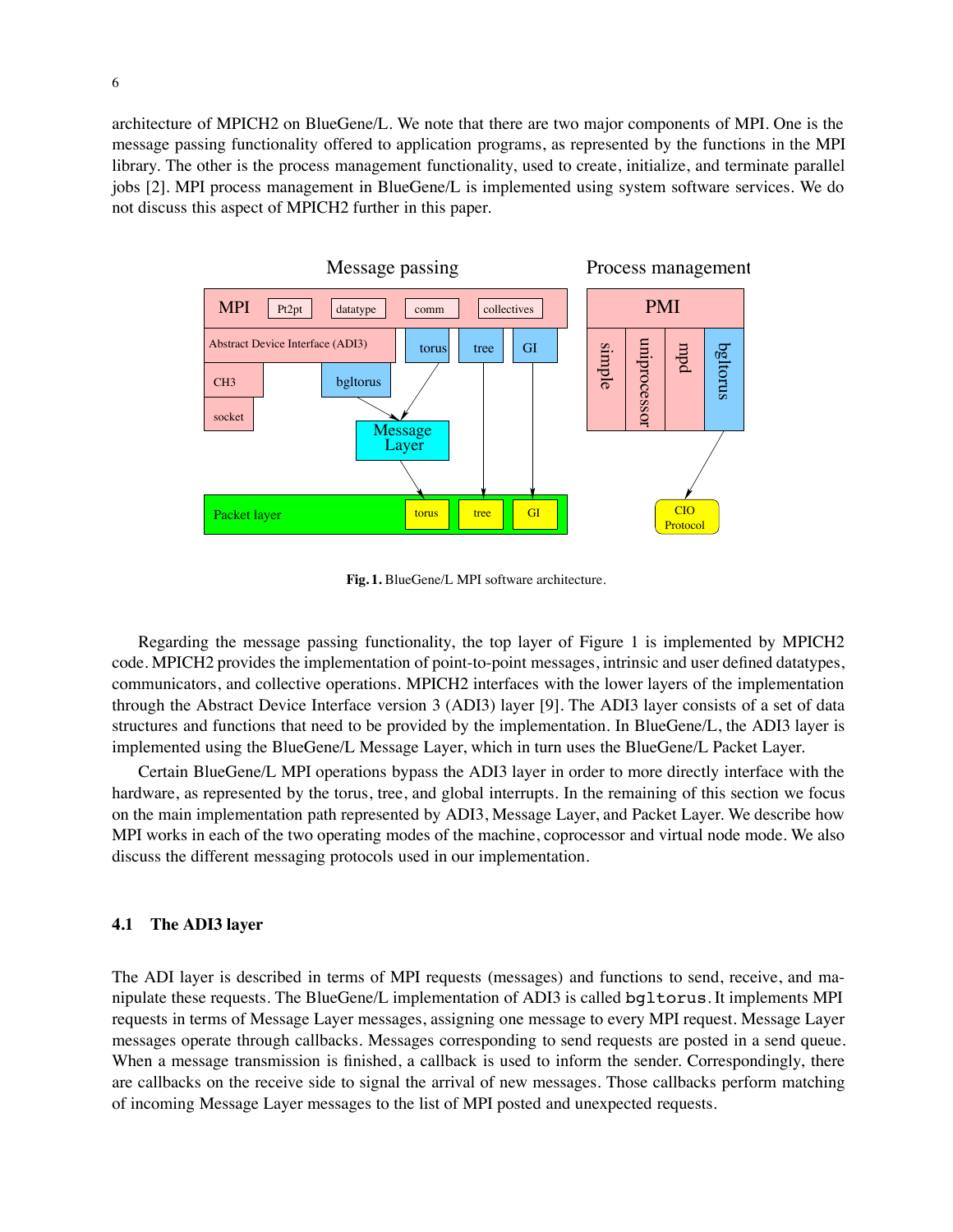#### **4.2 Message Layer**

The BlueGene/L Message Layer is an active message system [8, 10, 13, 14] that implements the transport of arbitrary-sized messages between compute nodes using the torus network. It can also broadcast data, using the broadcast capability of the torus as described in Section 2.1. The Message Layer breaks messages into fixed-size packets and uses the Packet Layer to send and receive the individual packets. At the destination, the Message Layer is responsible for reassembling the packets, which may arrive out of order, back into a message.

The Message Layer addresses nodes using the equivalent of MPI COMM WORLD ranks. Internally, it translates these ranks into physical torus x,  $y$ , z coordinates, that are used by the Packet Layer. The mapping of MPI COMM WORLD ranks to torus coordinates is programmable by the user. It can be used to optimize application performance by choosing a mapping that better supports the logical communication topology of the application.

Message transmission in the Message Layer is implemented using one of multiple available communication protocols, roughly corresponding to the protocols present in more conventional MPI implementations, such as the eager and rendezvous protocols. We describe those protocols further in Section 4.6.

The Message Layer is able to handle arbitrary collections of data, including non-contiguous data descriptors described by MPICH2 *data loops*. The Message Layer incorporates a number of complex data packetizers and unpacketizers that satisfy the multiple requirements of 16-byte aligned access to the torus, arbitrary data layouts, and zero-copy operations.

## **4.3 The Packet Layer**

The Packet Layer is a very thin stateless layer of software that simplifies access to the BlueGene/L network hardware. It provides functions to read and write the torus/tree hardware, as well as to poll the state of the network. Torus packets typically consist of 240 bytes of payload and 16 bytes of header information. Tree packets consist of 256 bytes of data and a separate 32-bit header. To help the Message Layer implement zerocopy messaging protocols, the packet layer provides convenience functions that allow software to "peek" at the header of an incoming packet without incurring the expense of unloading the whole packet from the network.

#### **4.4 Support for coprocessor mode**

To support the concurrent operation of the two non-cache-coherent processors in a compute node, we have developed a *dual core library* that allows the use of the second processor both as a communication coprocessor and as a computation coprocessor.

The dual core library uses a portion of the (non-cached, and hence coherent) embedded DRAM scratchpad to coordinate the two processors. Through this area of memory, the main processor supplies a pool of work units to be executed by the coprocessor. Work units can be *permanent*, executed whenever the coprocessor is idle otherwise, or *single-shot* functions, executed once and then removed from the pool.

An example of a permanent function would be the one that uses the coprocessor to help with the *rendezvous* protocol (Section 4.6). To start a single-shot function, one invokes the co start function. The main processor waits for the completion of the work unit by invoking the  $ca$  join function.

# **4.5 Support for virtual node mode**

The CNK in the compute nodes also supports a virtual node mode of operation for the machine. In that mode, the kernel runs two separate processes in each compute nodes. Node resources (primarily the memory and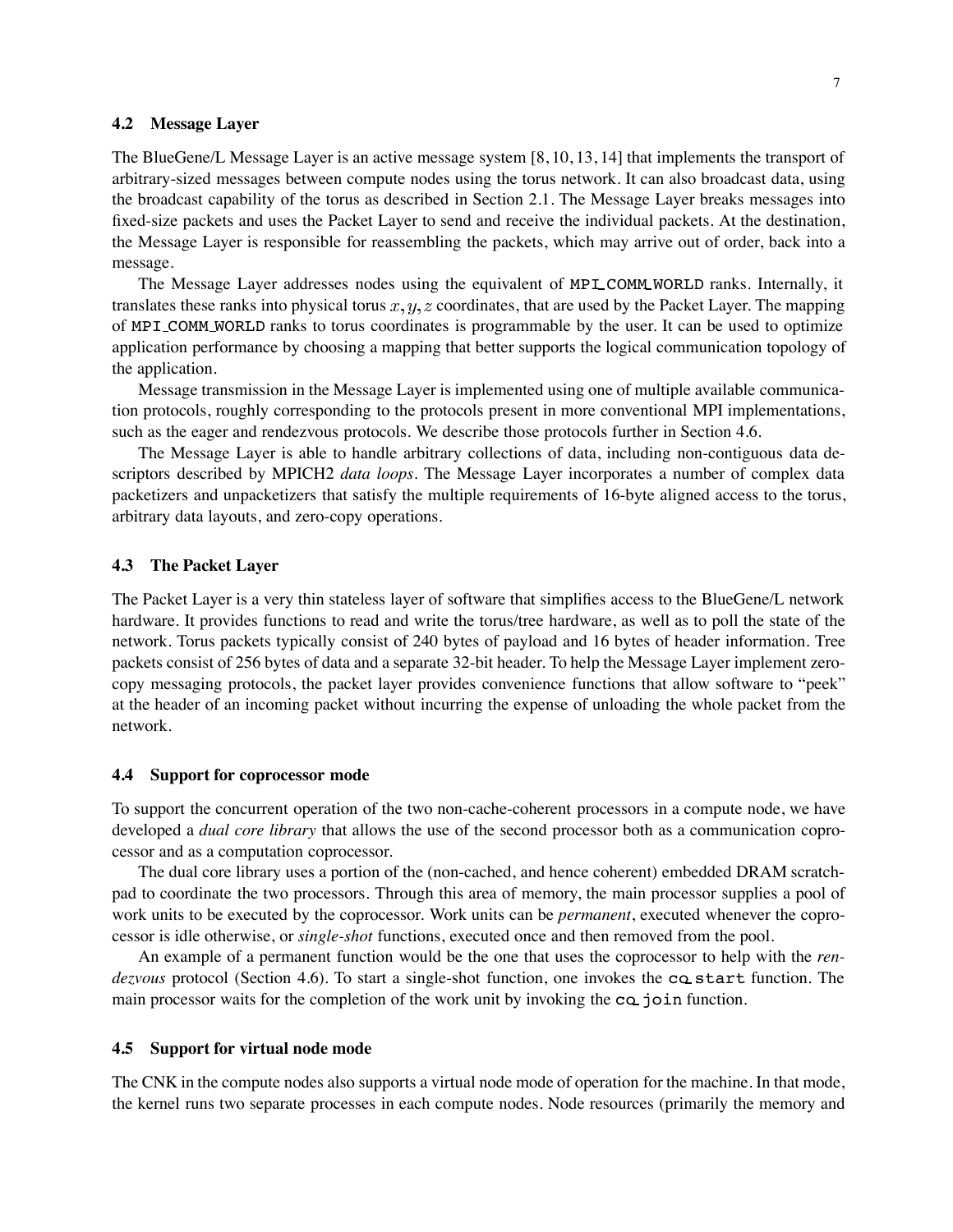the torus network) are evenly split between both processes. In virtual node mode, an application can use both processors in a node simply by doubling its number of MPI tasks, without having to explicitly handle cache coherence issues. The now distinct MPI tasks running in the two CPUs of a compute node have to communicate to each other. We have solved this problem by implementing a virtual torus device, serviced by a virtual packet layer, in the scratchpad memory.

## **4.6 MPI messaging protocols**

**The one-packet protocol: optimizing latency** We deployed the *one-packet* protocol in the Message Layer to handle short messages fitting into a single packet. That is, messages with length less than 240 bytes. Short message packets are always sent with deterministic routing, in order to avoid the issue of out-of-order arrival.

**The eager protocol: maximizing single-link bandwidth** The eager protocol is designed to deliver messages between 200 bytes and 10 kbytes in size. The receiver of an eager message has to accept and process each incoming packet. Since the network is reliable, no provisions for packet retransmission exist in the Message Layer.

The processing of eager protocol packets is much simpler when the network guarantees in-order delivery. When packets arrive out of order, software on the receive side spends processor cycles finding the destination message buffer and the offset in that buffer based on information in the packet.

**The rendezvous protocol: optimizing processor usage and bandwidth** The eager protocol is able to maximize single link bandwidth, but the per-packet processor overhead is too large to support the full bandwidth of the network. Reading a packet from the network requires 204 CPU cycles. Sending a packet takes between 50 and 100 cycles. When the network is at maximum capacity, data can flow at the rate of 3 Bytes/cycle on every node. At 270 raw bytes per packet, a processor has 90 cycles to handle each packet. Clearly, that is not possible with a single processor, and only marginally possible with two.

The goal of the rendezvous protocol is to minimize the amount of processing each packet needs. For example, packets that carry the destination address with it have a lower processing overhead at the reception side. This requires an initial dialog between the sender and the receiver to establish the destination address. For best performance we need to use the MPI rendezvous protocol.

The initial handshake of the rendezvous protocol costs 1500 cycles of processor time each on the sender and the receiver. This initial cost is amortized at the rate of about 150 cycles for every packet, making the rendezvous protocol viable beyond message lengths of 20 packets, or (at the rate of 240 bytes of payload per packet) about 5 kbytes.

Self-contained packets are also more suitable to be handled by the co-processor. The packets carry their destination addresses and processing them is a local operation suitable for the non-cache-coherent coprocessor. The main processor is notified at the end of the message through a small data structure in non-cached memory.

The software coherency protocol necessary for the hand-over of received data from the coprocessor to the main processor costs about 5000 CPU cycles. This makes coprocessor mode the preferred solution for message lengths of 10 kbytes or more.

Another advantage of self-contained packets is that they are insensitive to the arrival order. Thus, the bulk of rendezvous messages can be transmitted with adaptively routed packets, allowing for better network utilization.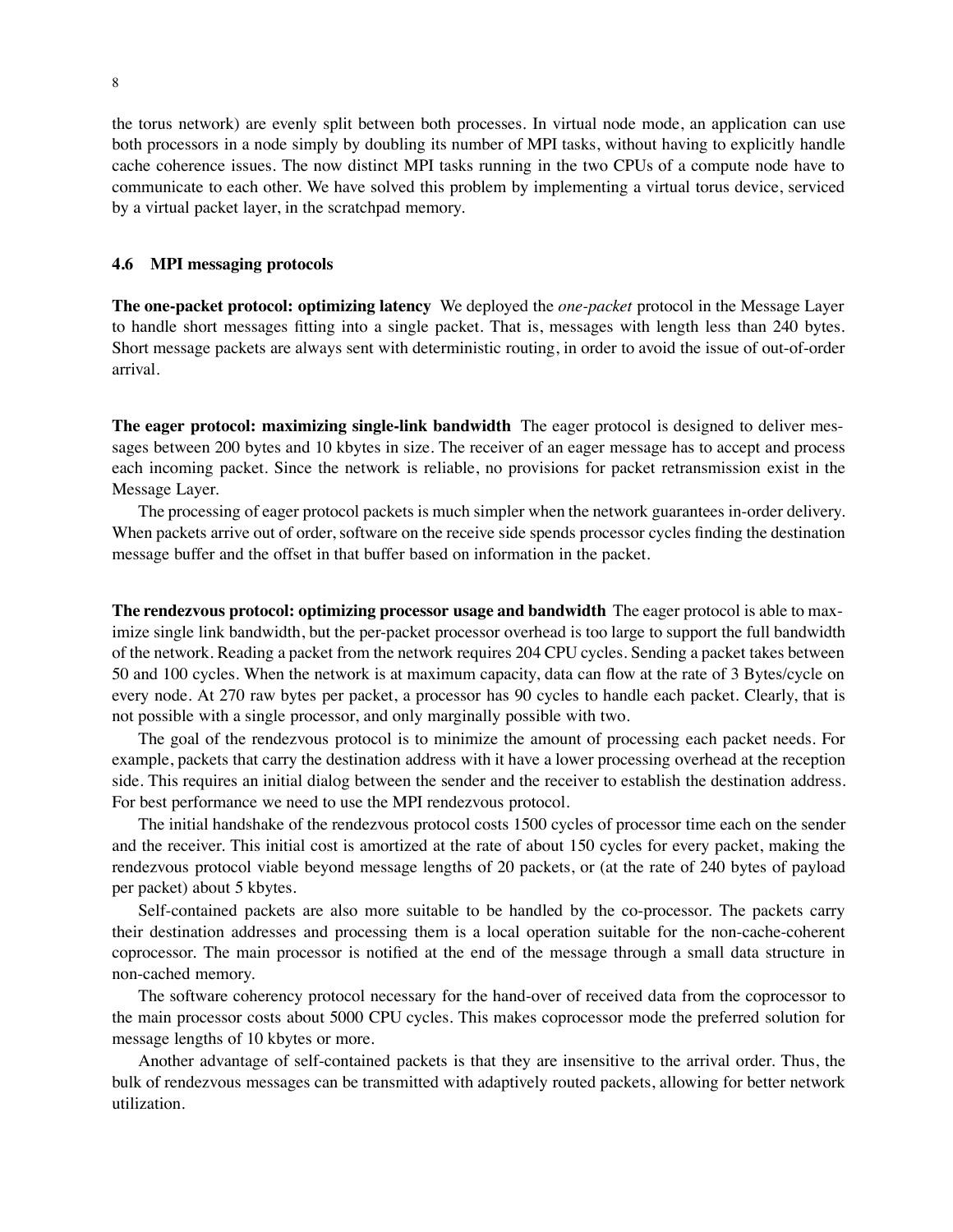**A summary of protocols** Table 1 shows a summary of the messaging protocols deployed today in the BlueGene/L MPI library. Each protocol is categorized by routing behavior, nearest neighbor bandwidth, latency, and coprocessor support. The short and eager protocols do not have coprocessor support today.

| Protocol | Routing            | Nearest   | Latency      | Coprocessor Range |                   |
|----------|--------------------|-----------|--------------|-------------------|-------------------|
|          |                    | Neighbor  |              |                   |                   |
|          |                    | Bandwidth |              |                   |                   |
|          |                    |           |              |                   |                   |
| Short    | Deterministic Low  |           | Very good No |                   | 0-240Bytes        |
| Eager    | Deterministic High |           | Good         | No                | $0.2 - 10KB$ ytes |

**Table 1.** A summary of the BlueGene/L MPI protocols.

#### **5 Experimental results**

In this section we present preliminary performance results using the first BlueGene/L 512-node prototype, which became operational in October 2003. We first present microbenchmark results that analyze different aspects of our current MPI implementation. We then compare different message passing protocols. Next, we analyze BlueGene/L-specific implementations of common collectives. Finally, we present results for the NAS parallel benchmarks in both coprocessor and virtual node modes. None of the results presented here use link chips – we restrict our studies to three-dimensional meshes rather than torii.

#### **5.1 Hardware capabilities**

In this section we measure the basic performance characteristics of the MPI libraries: roundtrip latency and link bandwidth.

**Roundtrip latency analysis:** We measured short message latency between two neighbor nodes on Blue-Gene/L using Dave Turner's mpipong program [12]. Current  $\frac{1}{2}$ -roundtrip latency stands at approximately 3000 cycles (6 microseconds at 500 MHz CPU frequency), consisting of multiple components shown in Figure 2 (a).

The overhead of the MPI library, 800 cycles (26% of total), is incurred by the MPICH2 code. This overhead can be ameliorated by deploying higher compiler optimization levels and/or using better compilers.

The ADI3 glue layer (bgltorus) and the Message Layer together contribute about 400 cycles (13%) of overhead, mostly testing the data types involved in the message, translating from communicator coordinates to message layer coordinates, and creating the Message Layer message that holds the data. At the receiving end, the overhead is spent in matching the incoming message against the queue of posted MPI requests.

Sending and receiving the packet itself is expensive for single-packet messages, because the packetizing techniques we use to avoid copying data typically do not apply to the first packet. Packet copies cost almost 300 cycles. Thus, the lowest layer of software spends 1000 cycles (29%) sending a packet and receiving the response.

The final component of MPI latency is the latency of actual hardware, currently at 32%. We estimate that this time could be reduced to 5-6% by employing shorter packets (currently all packets are 256 byte long), resulting in 20-25% overall savings in latency. We expect today's 3000-cycle latency numbers to improve as the MPI implementation matures.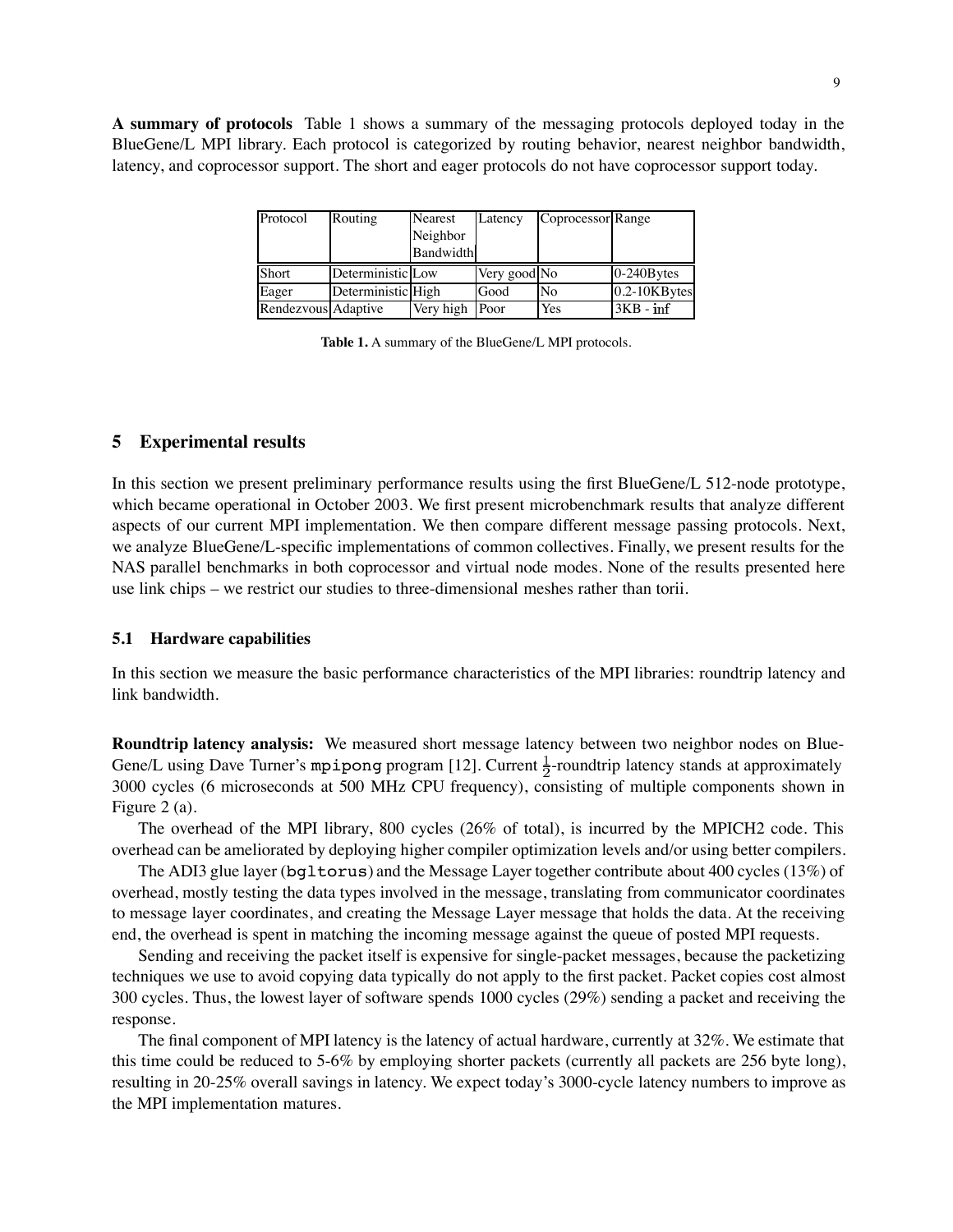

**Fig. 2.** Latency measurements in BlueGene/L.

**Latency as a function of Manhattan distance:** Figure 2 (b) shows  $\frac{1}{2}$ -roundtrip latency as a function of the Manhattan distance between the sender and the receiver in the torus. The figure shows a clear linear dependency, with 120 ns of additional latency added for every hop. We expect the per-hop latency to diminish as CPU frequency increases.

**Single-link bandwidth:** Figure 3(a) shows the available bandwidth measured with MPI on a single bidirectional link of the machine (both sending and receiving). The figure shows both the raw bandwidth limit (250 MBytes/s) and the payload bandwidth limit (220 MBytes/s) in addition to the measured bandwidth as a function of message size. With the relatively low message processing overhead of the MPI eager protocol, high bandwidth is reached even for relatively short messages:  $\frac{1}{2}$  bandwidth is reached for messages about 1 kbyte long.

## **5.2 A comparison of point-to-point messaging protocols**

Figure 3 (b), (c) and (d) compare the multi-link performance of the eager and rendezvous protocols, the latter with and without the help of the coprocessor. The eager and rendezvous protocols, without the coprocessor's help, are able to handle about two bidirectional links. When network traffic increases past two links, the processor becomes a bottleneck, as shown by Figures Figure 3 (b) and Figure 3 (c).

While multiple strategies may exist for harnessing the coprocessor – handling sends as well as receives, both for the eager protocol and the rendezvous protocol – currently only reception of rendezvous messages is implemented in BlueGene/L MPI. Figure 3 (d) shows the effect of the coprocessor helping out in the rendezvous protocol: MPI is able to handle the traffic of up to three bidirectional links.

# **5.3 Optimized Torus Broadcast**

One of the challenges of implementing an efficient MPI library on the BlueGene/L machine is to find the efficient algorithms for the MPI collectives that are well suited to the machine's network. The MPICH2 implementation of the MPI Bcast primitive has a limited efficiency on the BlueGene/L machine because it is designed for a machine with a crossbar type network.

The BlueGene/L MPI implementation includes an optimized broadcast algorithm based on MPI pointto-point communication that can be used with any communicator that maps onto a regular mesh in the physical torus.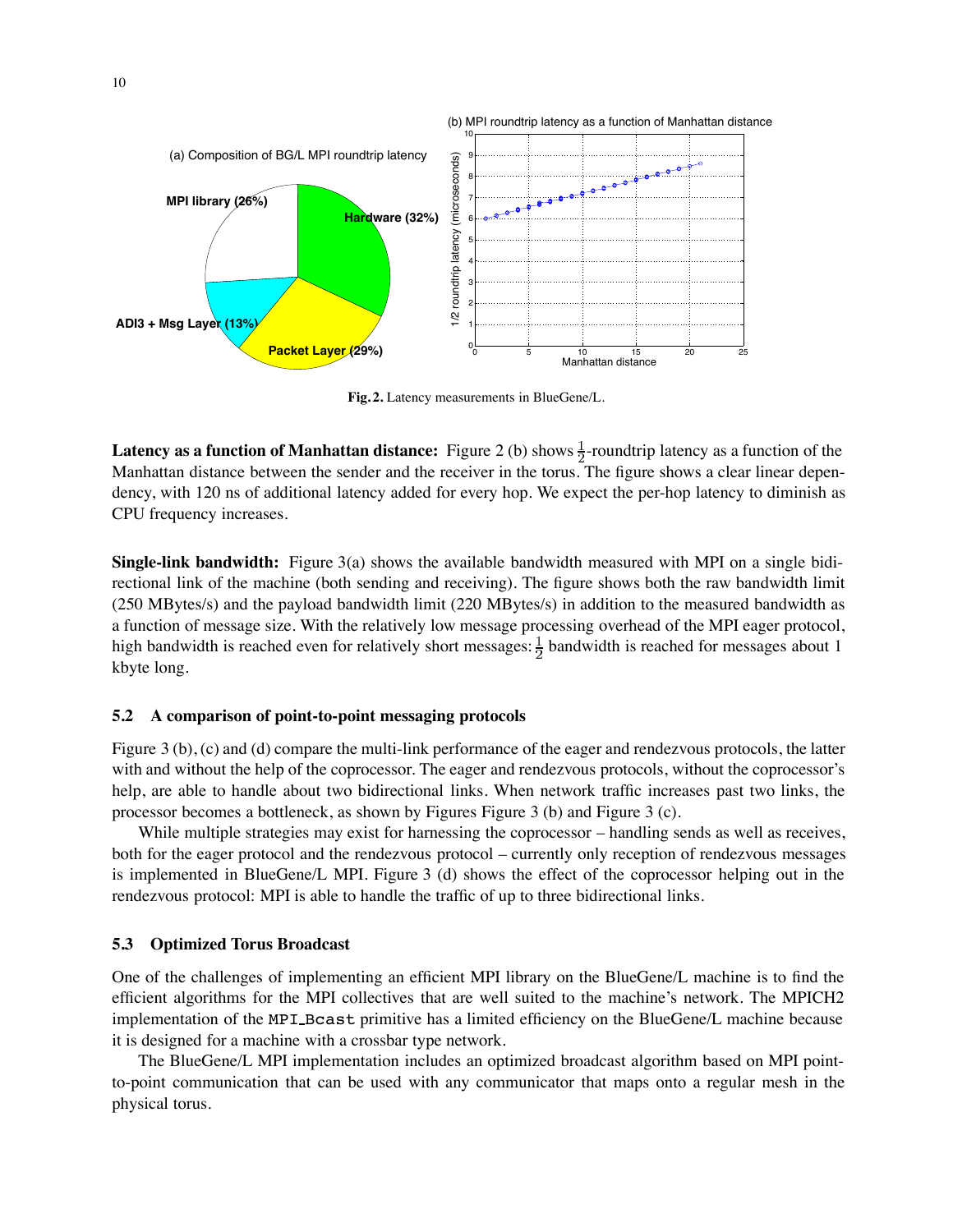

**Fig. 3.** Comparing multi-link bandwidth performance of MPI protocols.

For an  $n$ -dimensional mesh or torus, the algorithm consists of  $n$  concurrently executing stages (illustrated in Figure 4 (a) for the two-dimensional mesh case). The basic operation of the algorithm is a broadcast of a part of the message along a one-dimensional line in the  $n$ -dimensional topology. On an  $n$ -dimensional mesh the algorithm has the property that each process receives  $\frac{1}{n}$  of the complete message from each of the , y and z directions. On a torus topology each process receives  $\frac{1}{2n}$  of the full message from each of the incoming links. Each block of the message is further subdivided to pipeline the broadcast process. The optimal subdivision size is a function of total message length, communicator topology and Manhattan distance in the network.

The BlueGene/L algorithm has proved superior to the standard MPICH2 broadcast algorithms, because those are oblivious to underlying network topology. The current implementation (Figure 4) is limited by the CPU processing capability of the node processors. For a mesh mapped communicator of size 8x4x4 an overall performance of 140MB/s is seen in single processor mode and 170MB/s in co-processor mode.

#### **5.4 Tree bandwidth**

As mentioned in Section 3, the tree supports collective operations, including broadcast and reduction operations. The MPI library currently uses the tree network to implement broadcast and integer reduce and allreduce operations on the MPI COMM WORLD communicator. Tree-based reduction of floating-point numbers is under development.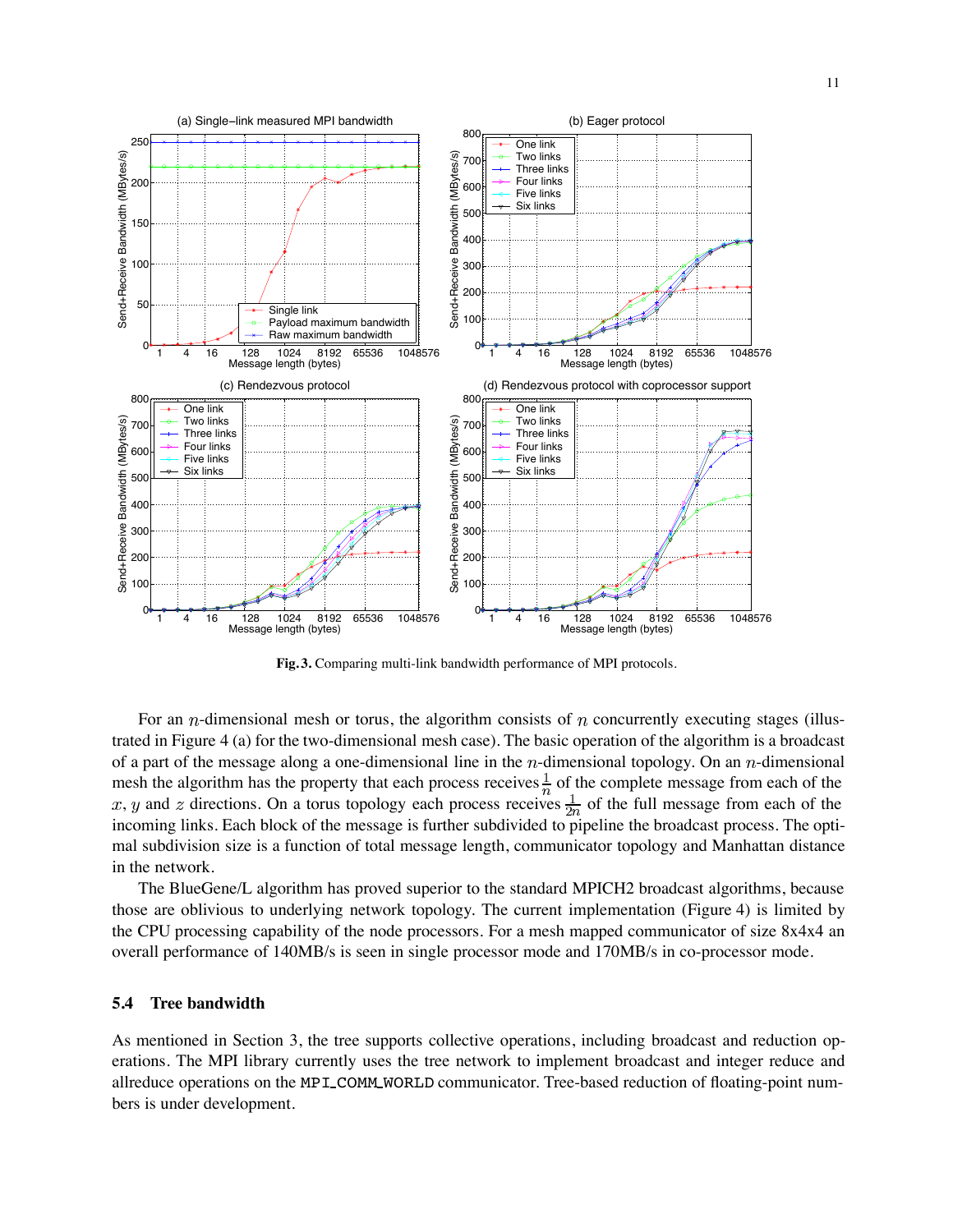

**Fig. 4.** Optimized mesh/torus broadcast algorithm.

Figure 5 shows the measured bandwidth of tree-based MPI broadcast and allreduce measured on the 512-node prototype. Broadcast bandwidth is essentially independent of message size, and hits the theoretical maximum of  $0.96 \times 250 = 240$  Mbytes/s. Allreduce bandwidth is somewhat lower, encumbered by the software overhead of re-broadcasting the result.



**Fig. 5.** Tree-based MPI broadcast and allreduce bandwidth.

#### **5.5 Coprocessor mode vs. virtual node mode**

Figure 6 shows a comparison of per-task performance in coprocessor and virtual node modes. We ran a subset of the class B NAS parallel benchmarks [7] on a 32-compute node subsystem of the 512-node prototype. We used 25 (for bt and sp) or 32 (for the other benchmarks) MPI tasks in coprocessor mode, and 64 (for all benchmarks) MPI tasks in virtual node mode.

Ideally, per-task performance in virtual node mode would be equal to that in coprocessor-mode, resulting in a net doubling of total performance (because of the doubling of tasks executing). However, because of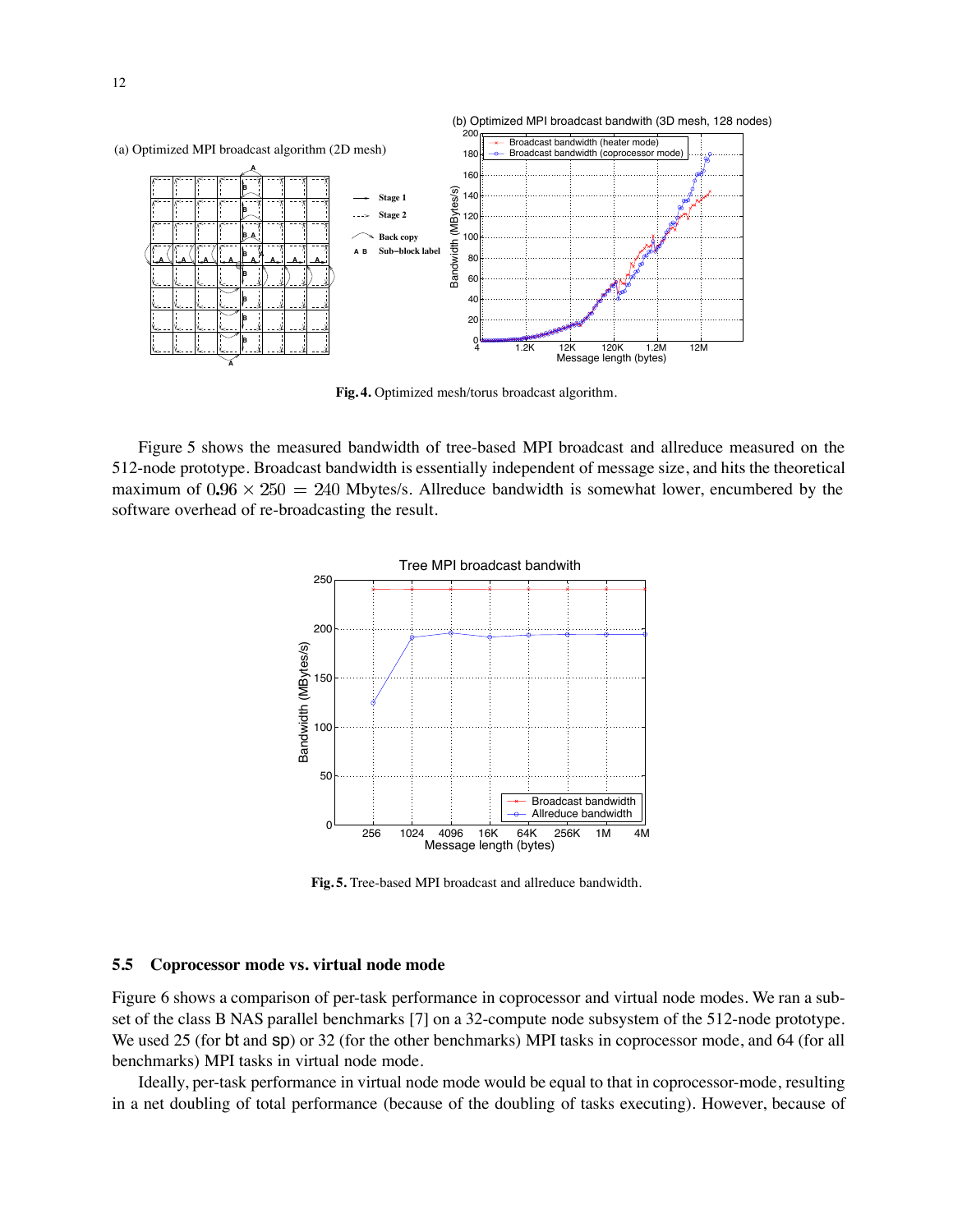the sharing node resources – including the L3 cache, memory bandwidth, and communication networks – individual processor efficiency degrades between 2-20%, resulting in less than ideal performance results. Nevertheless, the improvement warrants the use of virtual node mode for these classes of computationintensive codes.



**Fig. 6.** Comparison of per-node performance in coprocessor and virtual node mode.

## **6 Conclusions**

With its 65,536 compute nodes, the BlueGene/L supercomputer represents a new level of scalability in massively parallel computers. Given the large number of nodes, each with its own private memory, we need an efficient implementation of MPI to support application programmers effectively. The BlueGene/L architecture provides a variety of features that can be exploited in an MPI implementation, including the torus and tree networks and the two processors in a compute node.

This paper reports on the architecture of our MPI implementation and also presents initial performance results. Starting with MPICH2 as a basis, we provided an implementation that uses the tree and the torus networks efficiently and that has two modes of operation for leveraging the two processors in a node. The results also show that different message protocols exhibit different performance behaviors, with each protocol being better for a different class of messages. Finally, we show that the coprocessor mode of operation provides the best communication bandwidth, whereas the virtual node mode can be very effective for computation intensive codes represented by the NAS Parallel Benchmarks.

BlueGene/L MPI has been deployed on our 512-node prototype, a small system compared to the complete BlueGene/L supercomputer, but powerful enough to rank at position 73 in the Top500 supercomputer list of November 2003. The prototype, with our MPI library, is already being used by various application programmers at IBM and LLNL. The lessons learned on this prototype will guide us as we move to larger and larger configurations.

#### **References**

1. The MPICH and MPICH2 homepage. http://www-unix.mcs.anl.gov/mpi/mpich.